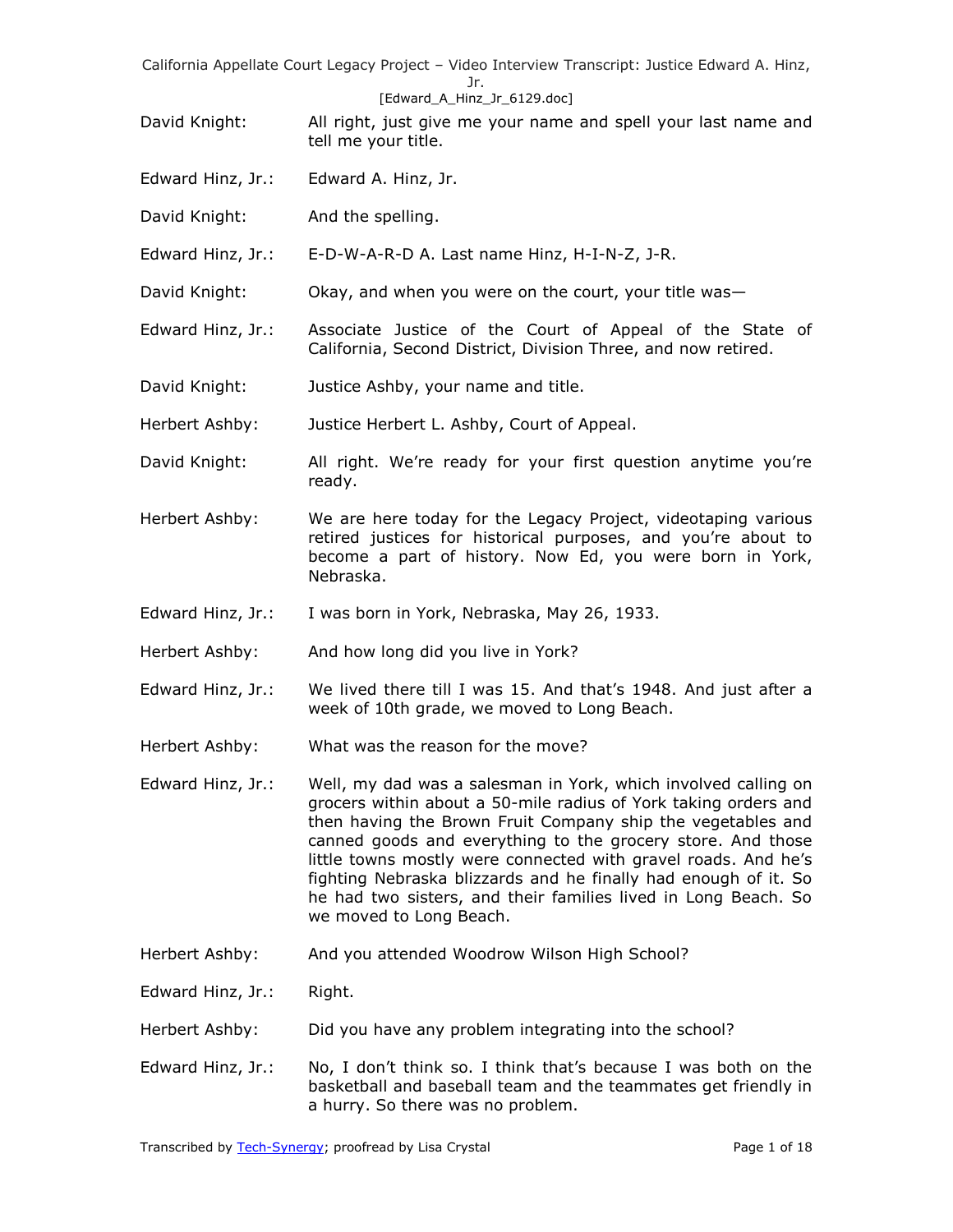- Herbert Ashby: Now, at Woodrow Wilson, you met the most important person in your life, didn't you?
- Edward Hinz, Jr.: I sure did. *[laughing]*
- Herbert Ashby: And who might that be?
- Edward Hinz, Jr.: That's Pat, my wife, and I met her. . . . This is kind of sad. I went through three years of high school and never dated her. And then at the end of the school year we had Ditch Day at Catalina, and when we docked, I waited. She came down the gangplank and I asked her if she wanted to go out to have our lunch with a bunch of people, and she said yes. Next thing, we were going to the senior prom and the graduation dance and all that.
- Herbert Ashby: Now, at that time, did she know that you intended to go to Harvard?
- Edward Hinz, Jr.: Yeah, that had already been decided.
- Herbert Ashby: At that time, did you know that she would become an internationally known artist?
- Edward Hinz, Jr.: No, I didn't know that. *[laughing]* But she sure has. I mean, I'm talking about Japan, Russia, England.
- Herbert Ashby: Reagan Library.
- Edward Hinz, Jr.: Reagan Library. At the Bush Library. She gets around with her artwork.
- Herbert Ashby: Well, how did you pick Harvard?
- Edward Hinz, Jr.: Well, when I was a junior at Wilson, they every year awarded, they called the *Harvard Prize Book*. This was some famous book that they had printed up with a red cover that said "Harvard" on it, and they would present that to a junior boy, because girls didn't go to Harvard. And that put you in line to be considered for a scholarship when you were a senior. So I got that book and I decided I wanted to go to Harvard. I also had been admitted at Caltech, but I decided that Harvard was better.
- Herbert Ashby: So when you were taking the pre-college course, what were you majoring in?
- Edward Hinz, Jr.: Well, pre-college?
- Herbert Ashby: In high school.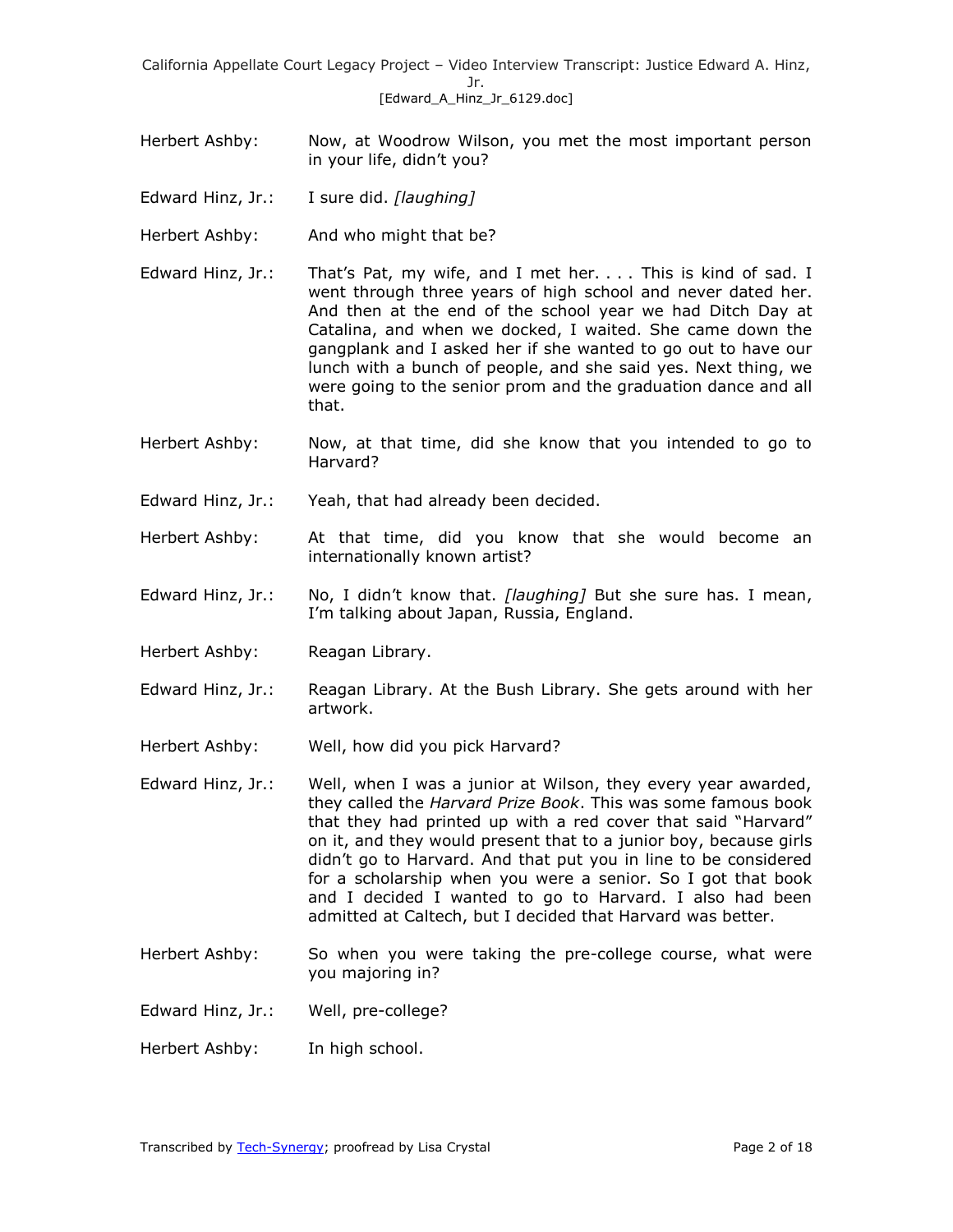#### [Edward A Hinz Jr 6129.doc]

- Edward Hinz, Jr.: Oh in high school. Well, it was just a general high school thing. I had a lot of science. I wanted to be a chemist, so I had chemistry and physics and all the math I could get.
- Herbert Ashby: In high school?
- Edward Hinz, Jr.: In high school.
- Herbert Ashby: And so you were a chemistry major at Harvard.
- Edward Hinz, Jr.: I was; that's right.

(00:05:00)

- Herbert Ashby: And how long did you attend Harvard?
- Edward Hinz, Jr.: Two years.
- Herbert Ashby: And did you decide at that time that you should have gone to Caltech, or did some other intervening force?
- Edward Hinz, Jr.: I ran into one of four draft boards in Long Beach $-129$ , to be exact, which was probably the worst draft board in the United States. They had a tremendous dislike for Long Beach men who went out of state to college. So they drafted me, and I should have been deferred because I was in the upper third of the class. I should have been deferred because I took the exam they had and passed it with flying colors. But they informed me that those things were not mandatory, they were advisory.

I had to take a number of papers to the registrar at Harvard, whose name was Skiddy von Stade, and he was a very precise, distinguished gentleman. And I handed him the papers and he looked them over and he said, "Ed, you have the goddamnedest draft board I've heard of." Well, the upshot of it was I got drafted, and so I went off to the Army.

- Herbert Ashby: Where did they send you?
- Edward Hinz, Jr.: I went to Fort Ord for basic training, eight weeks. And about the last day of that one—I was looking forward to two weeks leave and then not looking forward to eight weeks of advance deputy training—they called me to the day room and said, ―You're going to Fort Monmouth to signal school for six months." So I was happy to do that.

So I went there for six months, and when I graduated there, they transferred me to Fort Hood, Texas, where I joined the signal company of the 4th Armored Division, which was being reactivated.

Herbert Ashby: And what were your duties?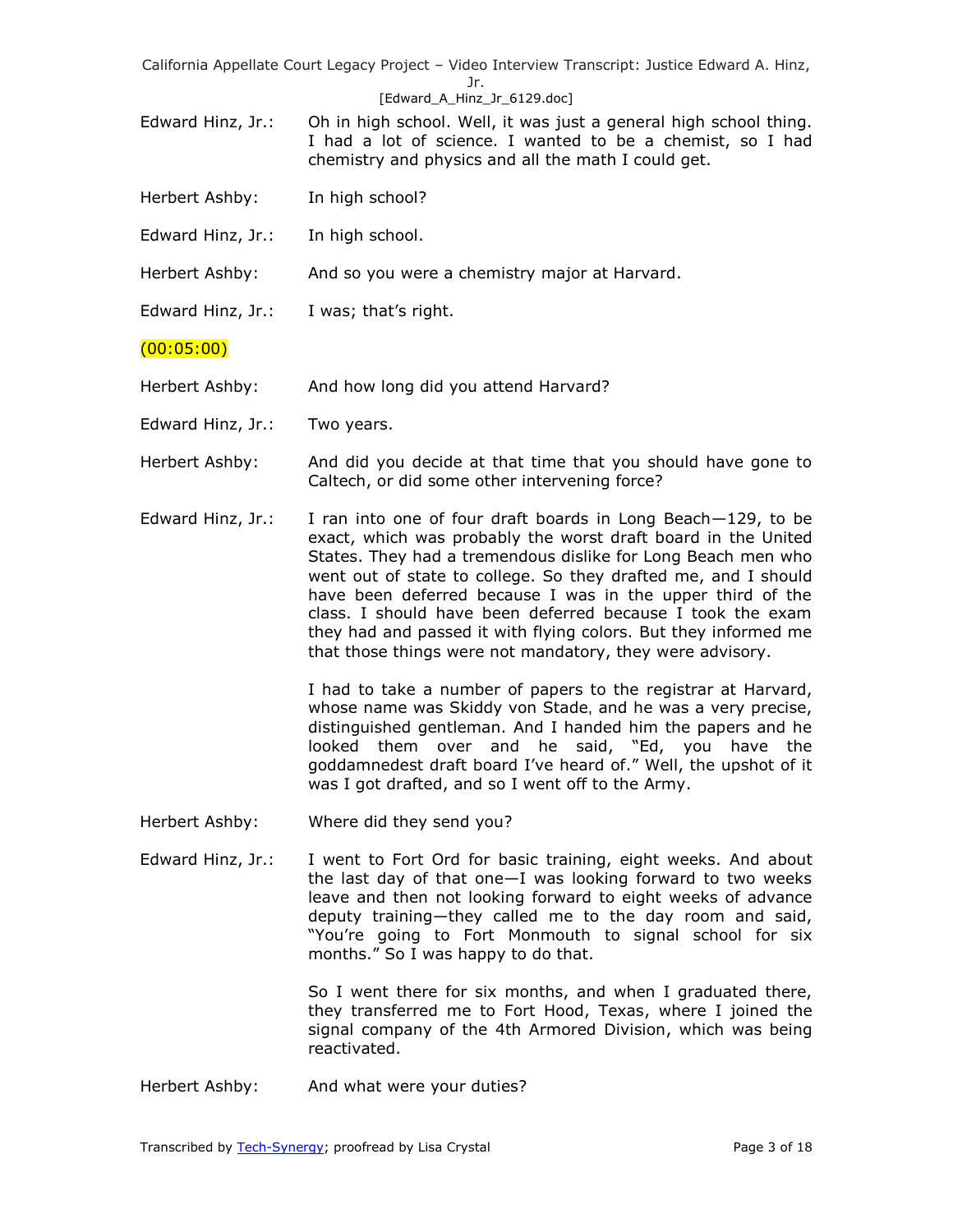#### [Edward A Hinz Jr 6129.doc]

- Edward Hinz, Jr.: Well, we repaired field radio repair, and field radio is any radio that four men can pick up. So we had everything but big installations.
- Herbert Ashby: Has this training helped you any in the rest of your career?
- Edward Hinz, Jr.: Not really. *[laughing]*
- Herbert Ashby: Okay. When you got out of the Army that was what year?
- Edward Hinz, Jr.: 1955.
- Herbert Ashby: In September.
- Edward Hinz, Jr.: September of 1955.
- Herbert Ashby: And you went back to school?
- Edward Hinz, Jr.: Well, what happened was, I was going to be released—two years would be up about the 18th of September—and I was going to go to UCLA. And the first day at classes was the 20th of September, as I recall. And so I came home two months early, and Pat and I got married so we wouldn't have to worry about a honeymoon when I should be in school. And then when I came back home two months later I started at UCLA, and that's where I stayed.
- Herbert Ashby: Now, just detouring from school for a moment; in your marriage, you had two children, is that correct?
- Edward Hinz, Jr.: Two boys, yes.
- Herbert Ashby: Edward and Steven.
- Edward Hinz, Jr.: Right.
- Herbert Ashby: What are they doing now?
- Edward Hinz, Jr.: Ed is the number-two clerk at the Norwalk courthouse with the superior court. And Steve is a civil engineer and he is with U.S. Highways; he's been with them 20 years and his current job is, he is the head engineer for all of the U.S. highway projects in the state of Alaska. So he's got a big responsibility.
- Herbert Ashby: So he's not living in Washington near Portland anymore?
- Edward Hinz, Jr.: He lives in Vancouver—that's where his office is, Vancouver, Washington, but he flies to Alaska probably four times a month.
- Herbert Ashby: So now you're at UCLA studying chemistry.
- Edward Hinz, Jr.: Yeah, and after my first year at Harvard, I wrote a letter to Shell Oil Company and Dow Chemical asking for summer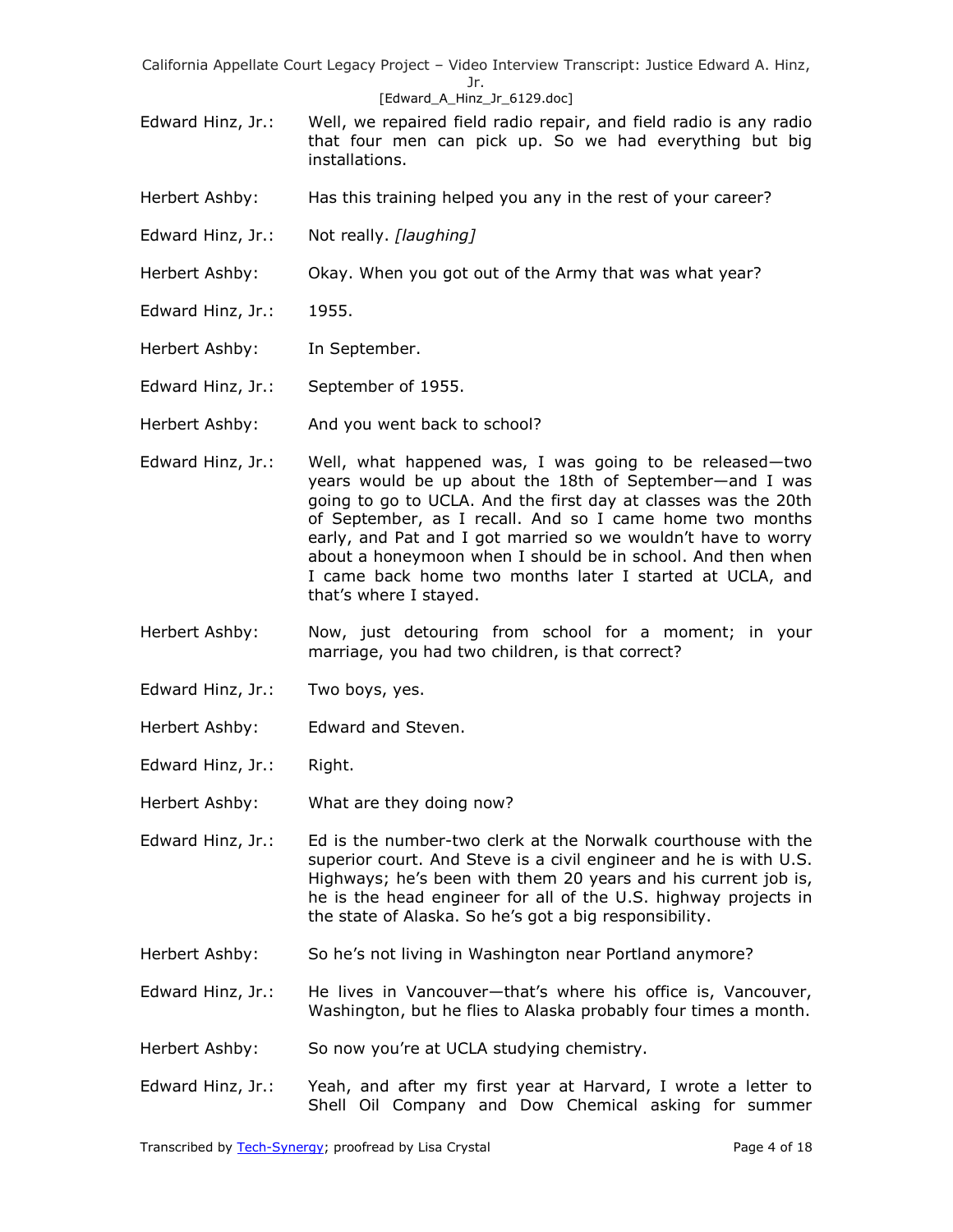Jr.

### [Edward A Hinz Jr 6129.doc]

employment, and they both offered me jobs. Shell was the best one money-wise, and so I worked for them, and then I worked two succeeding summers there. And I found out, thank god, that I didn't want to be a chemist when I saw what they did all day. It wasn't my idea . . . you didn't see anybody, you didn't deal with people. You're just in a cubicle and you're washing dishes and pouring stuff from one thing to another.

# $(00:10:05)$

So I went to my advisor at UCLA, Dr. Shields, and he said, "Well, we're going to give you two aptitude tests. I'll give them to you today and then you come back in a week and we'll know what to do." So I took the two tests and I came back in a week. And when I walked in, he said, "Hi," and then he says, "Well, it's all settled." And I said, "What's settled?" He says, "You're going to law school." So I said, "What?" And so I ended up going to law school, and I said, "Which one? I don't know anything about law school." He says, "Go to Hastings; they've got the faculty, the 65 Club. You ought to go there." So I did, and that's where I went to law school.

- Herbert Ashby: Now, did you live in San Francisco?
- Edward Hinz, Jr.: No, we lived in Berkeley. We lived in Berkeley and Pat taught elementary school in Berkeley. And we lived about a block and a half from her school and then I commuted to San Francisco, and that way we only needed one car. And Berkeley School District was a great school district to work for, and Berkeley was a great place to be because it was before the revolution. So it was a very quiet, wonderful place, and they were much better than San Francisco. She applied there to be a teacher, but they wouldn't tell her what school she was going to be in and they said, "If we do hire you, you're going to be on a stage; you're not going to be in the classroom." She wasn't interested. So that has happened.

Now when I was in UCLA, I graduated with honors in political science and went on to law school.

Herbert Ashby: What was your favorite subject in law school?

Edward Hinz, Jr.: Criminal Law.

Herbert Ashby: *[Laughing]* I can see a real consistency here. And you were a member of Order of the Coif.

Edward Hinz, Jr.: Yes.

- Herbert Ashby: Were you on the law review?
- Edward Hinz, Jr.: Yes, I was. Our law review came out four times a year and I was an editor of one of the issues.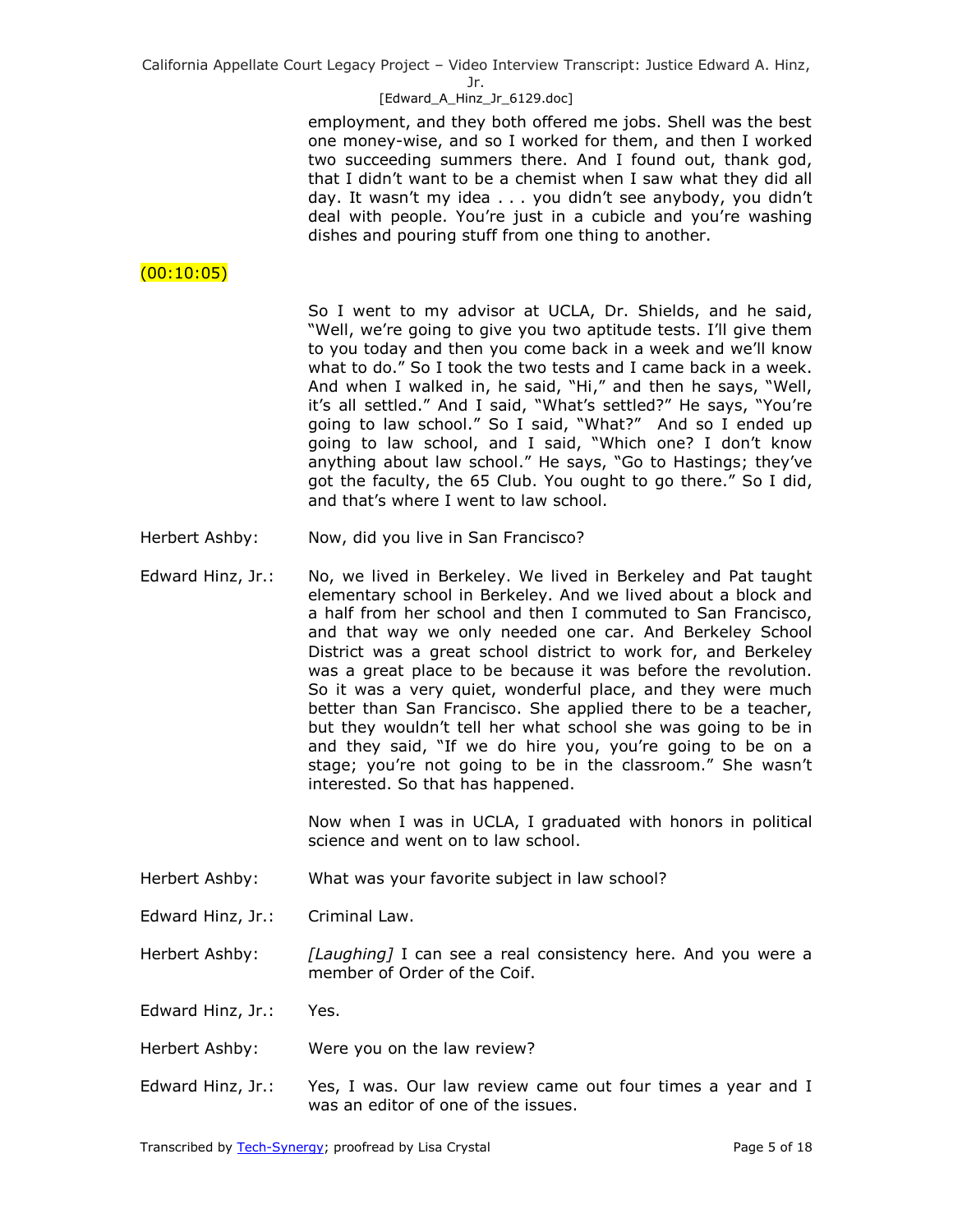- Herbert Ashby: And in that capacity did you meet anyone who had any influence on your future as far as your actual legal career?
- Edward Hinz, Jr.: Well, yes, that was very fortunate. My issue was on government regulation and the source for people to write those articles was the Attorney General's Office. So I went to the San Francisco Attorney General's Office and met Ted Westfall, who was the chief of almost everything. And I got along real well with him and when we got through, he said, "You know, you ought to think about applying to the AG's Office for employment." He said, "The only thing is, we don't have any vacancies in San Francisco, but there are two in Sacramento." And I said, "Okay, I'll do it." So I did, and that's where I got hired.
- Herbert Ashby: And when you were hired in Sacramento, what was your assignment?
- Edward Hinz, Jr.: Well, Ed Bernard was in charge and he said, "Well, Ed, I've got two vacancies. You can have your choice. One is fire suppression." I said, "What is fire suppression?" He said, "That's where the state sues somebody who started a fire, it got out of control, and the state forestry had to come in and put out the fire. So we sue them for the cost of putting out the fire." And the other one was criminal law, and I said, "I'll take criminal law.‖ *[laughing]*
- Herbert Ashby: Well, in criminal law, how many years were you in the division?
- Edward Hinz, Jr.: I was in the division 13 years.
- Herbert Ashby: And any interesting or notable assignments or-?
- Edward Hinz, Jr.: Well, I went up through the chairs, the various steps, and the last year . . . plus, I was chief assistant, criminal. And it was a fantastic job because the deputies in it were so talented that if you had a problem come in a memo and you sent it off to somebody to handle, you'd just say, "Take the appropriate action," and they knew what to do.

It was fascinating, and I had a number of interesting cases. One in particular was a narcotics case where the defendant had been sent to the narcotic program, the compulsory narcotic program. And he was attacking that on the grounds that the code says "substantial compliance" with a section that required two doctors and they only had one. The argument was, that was substantial compliance.

## $(00:14:58)$

But I found out by researching the case and all, that this guy wasn't eligible for that program anyway because his prior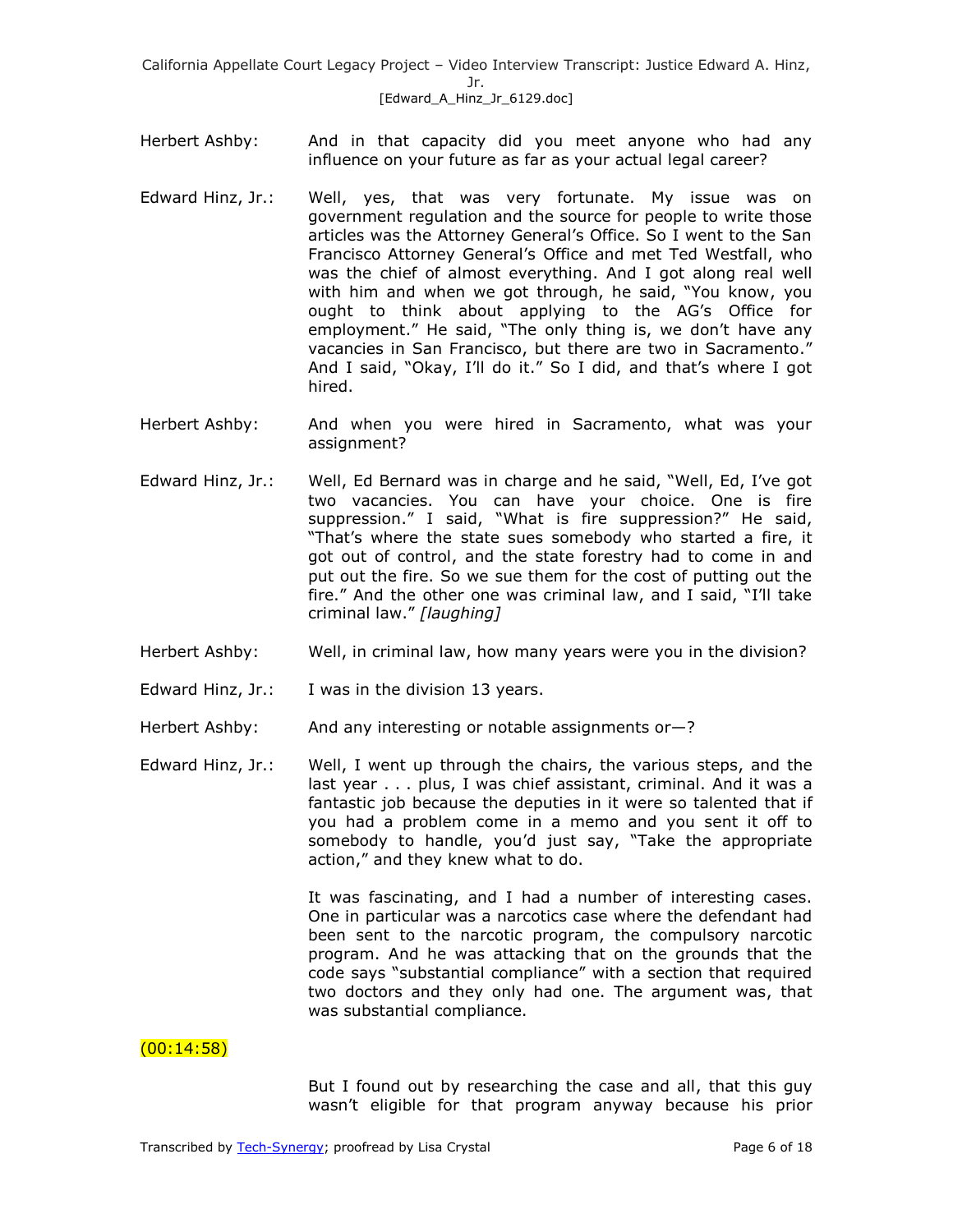Jr.

## [Edward A Hinz Jr 6129.doc]

criminal record was so horrendous. So I'm up there arguing in front of the Supreme Court and Tobriner hits me with that well, how can two be in compliance with one? I said, "Well, it really doesn't make any difference, because he's not eligible. He has two prior robberies and what have you, and he's not eligible." And he says, "Okay," and then the other lawyer got up to argue. Tobriner, with tears in his eyes, bouncing up and down in the chair, said, "If what the AG says is true, what can we do for this guy?" [laughing] Well, they had to do the right thing, which means I won the case.

- Herbert Ashby: Now, do the words "Isla Vista" mean anything to you?
- Edward Hinz, Jr.: Isla Vista. They had the big riot down there in Santa Barbara, in Isla Vista, which is the bedroom area of the college, and things got out of control. The Santa Barbara cops had no control over what to do, and so they realized that their salvation was to call the L.A. Sheriff's Office and have the Special Enforcement Bureau come up. And these guys are all 220, 230 pounds, can run like deers, they can lift 500 pounds; they're just monsters. And they got up there and brought control to the area.

For instance, if Santa Barbara sheriffs were going down the street in a truck, these kids would throw rocks at them. Well, they'd stop the truck and they'd chase them, the sheriffs would chase them, until they got on their property, and then they would stop. So it was King's X. Well, here comes a truck full of SEB guys and they threw rocks at them, and boy, these guys chase these guys all the way up to their apartment door and knock the door down and carry the guy out of there by the back of his neck. So they really solve things.

So there were a lot of . . . there were several deputies down there and a whole bunch of investigators looking at claims that students had made against law enforcement arising out of that thing. And so I was sent down there to find out what was going on. So I go to the deputy in charge of it and I said . . . he said, "We've got 300 cases." I said, "Wait a minute, I can't read 300 cases. I want your three best, the strongest three cases you've got. I want to look at those first." So he brought in three cases and I read them and I said, "You don't have a case here. There is no evidence that anybody did anything to these kids."

And it turned out they didn't have a case in the whole carload. A whole lot of complaints were made against the campus cop who that whole month was on vacation in the state of New York; but they were accusing him of beating them and what have you and another.

A girl, her father was a bigwig, he called the Attorney General and said, "My daughter was groped up there, I want something done with it." So the investigator goes out there and finds out that the complaint was made by a girlfriend of this girl; and she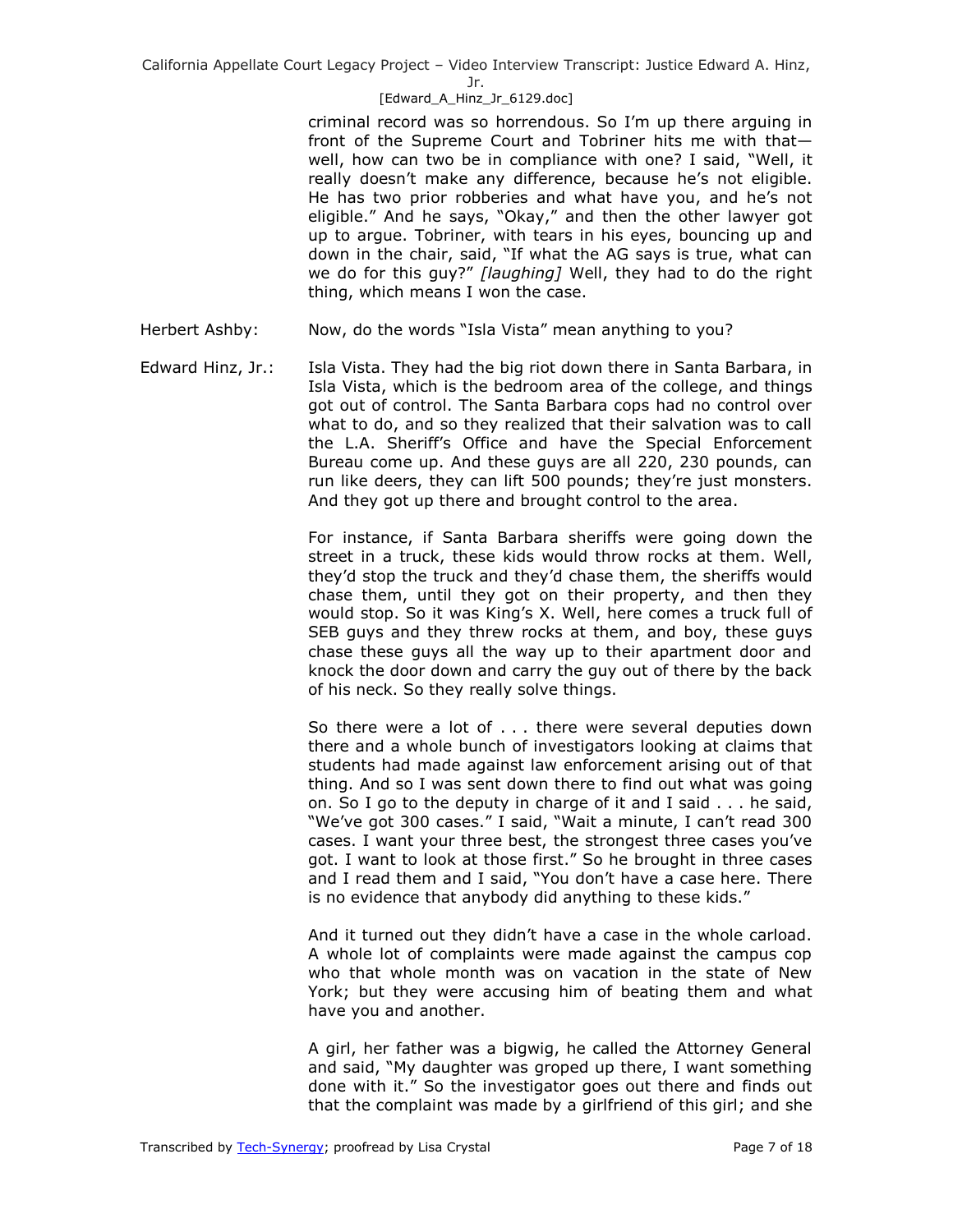Jr.

[Edward A Hinz Jr 6129.doc]

hadn't seen anything happen and she just made it up. And so this girl was never groped in the first place. Well, we never did file anybody with charges, because they didn't have a case where a guy was identified as having done anything wrong.

The U.S. attorney called me and tried to lord it over me, and he said, "We're investigating this, and if you don't indict somebody, we will." And I said, "Listen, get this straight, I'm not indicting anybody that I haven't got a case on, and if you want to indict the whole bunch, that's up to you." Well, the upshot of it was we didn't get an indictment and he didn't either.

- Herbert Ashby: I probably shouldn't mention this to you, but he called me first and I referred him to you. *[laughing]* Now, who was the Attorney General at this time, at the time of Isla Vista?
- Edward Hinz, Jr.: Oh, that was Evelle Younger.
- Herbert Ashby: Any other notable cases that you worked on?
- Edward Hinz, Jr.: Well, I had a number of death penalties. And for 12 years I was a deputy doing nothing but writing criminal appeals, and there were a whole lot of cases. I have to tell you one thing about Evelle Younger. He had a son, Eric, and Eric was working in the criminal law division, which meant I was supposed to be his boss.

# $(00:19:59)$

So I called him in to give him an assignment and he didn't want to do it, and I said, "Well, it's not a question whether you want to do it, you've got to do it." He said, "I'm going to see my dad.‖ *[laughing]* So off he goes, and about 10 minutes later the phone rings and my clerk says, "The Attorney General wants to see you right now." And I'm walking up to the top floor and I'm thinking, "God, if he lets him get out of this thing, I'll never have any control."

- Herbert Ashby: Not a chance.
- Edward Hinz, Jr.: So I go in there and Evelle says, "Ed, Eric was up here complaining about something you told him to do. I said, 'I don't even want to hear it. If Ed Hinz tells you to do it, you do it. Have you got that?' " So that relieved all my fears, and I thought Evelle Younger was the greatest boss in the world. *[laughing]*
- Herbert Ashby: Yup, I have to agree on that one. Okay, now when did you get the idea that you would like to be a judge?
- Edward Hinz, Jr.: Well, you know, I don't really know; I don't really know when that was. I can't answer.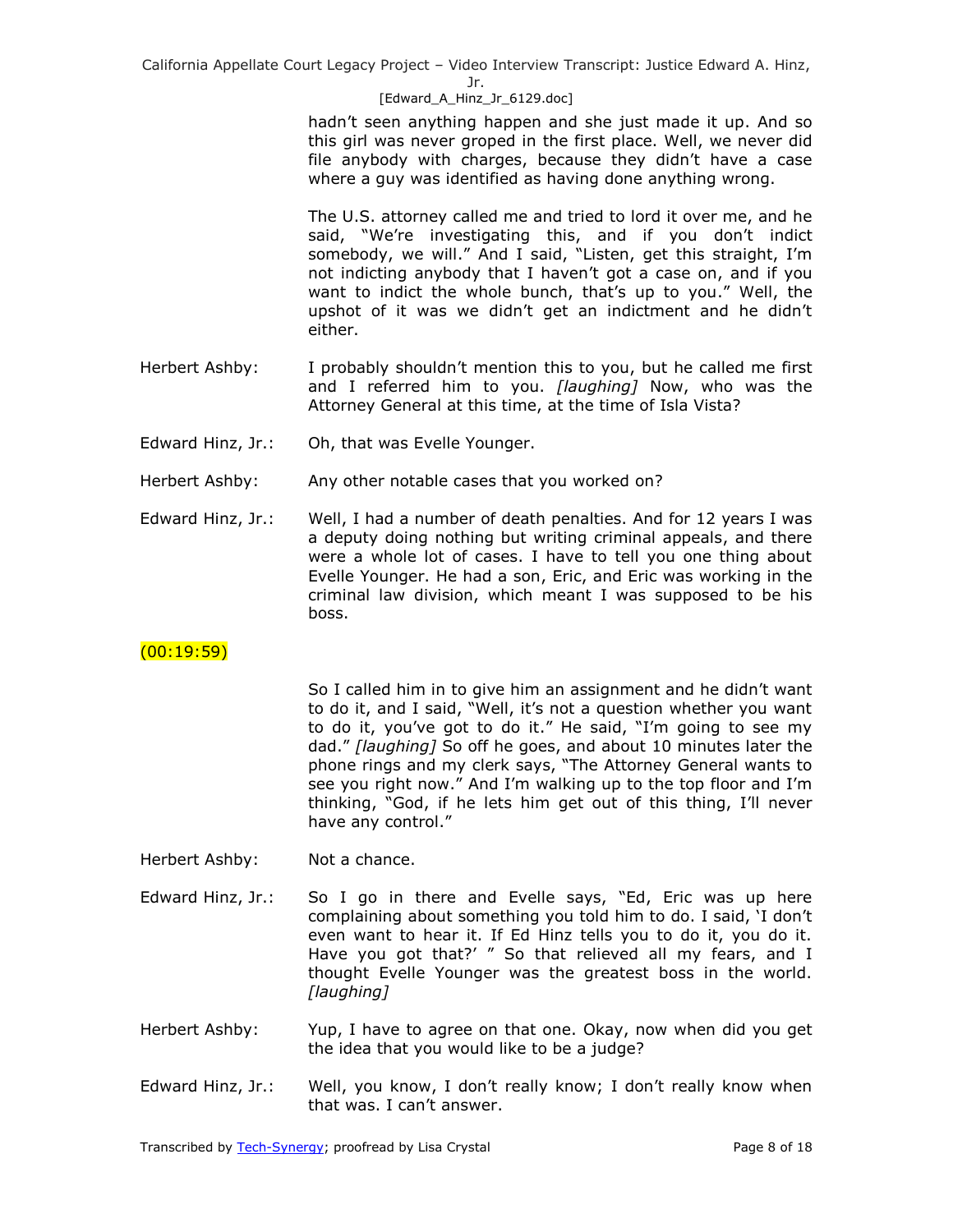- Herbert Ashby: When was the subject raised to you from the standpoint of your applying or trying?
- Edward Hinz, Jr.: Whether I should apply?
- Herbert Ashby: Yeah.
- Edward Hinz, Jr.: Well, I had a great mentor who gave me strong advice, and that was Herb Ashby. So that's where I got the information about what I should do and how I should do it, and that same good advice followed me to the superior court and to the Court of Appeal, and also to become chief assistant attorney general. So when you have an advisor of that capability, there's not much you can't get done.
- Herbert Ashby: Well, you moved very quickly; you were on the municipal court for about a year?
- Edward Hinz, Jr.: One year, yeah.
- Herbert Ashby: And then you moved up to the superior court. Did you notice much of a difference? Were you a lot happier in one or the other?
- Edward Hinz, Jr.: Oh, I was a lot happier. I enjoyed being on the municipal court; don't get me wrong, I enjoyed that. I spent the whole time in the traffic courts building, and most of the first six months I did nothing but try drunk-driving cases. And the last six months I was the presiding judge and I enjoyed that. But the superior court is handling cases of much more substance, and there's more legal issues involved. And that was really my forte, because I had spent 12 years learning the criminal law, and I enjoyed the chance to use some of that knowledge.
- Herbert Ashby: Now, in the superior court you had one case that became very famous like 20 years after you tried it, and that was Tookie Williams.
- Edward Hinz, Jr.: That's right, Stanley Tookie Williams, in 1980 when I was sitting on the superior court and assigned to torts. I got that case because I was the junior guy and nobody else in the building wanted it. So Tookie was charged with four murders, seeking the death penalty on all of them. He had gone to a 7- Eleven store to show his two friends how to conduct a robbery, which consisted of going into the store with a sawed-off shotgun, blowing the head off of the victim so he never could identify you, and then taking the money and run. So they had a practice run at a 7-Eleven store, where they made \$35.

And then a few days later they go to a motel in Compton. The office to the motel was open; they went in there, they opened the cash drawer, and they took \$75. And there was a locked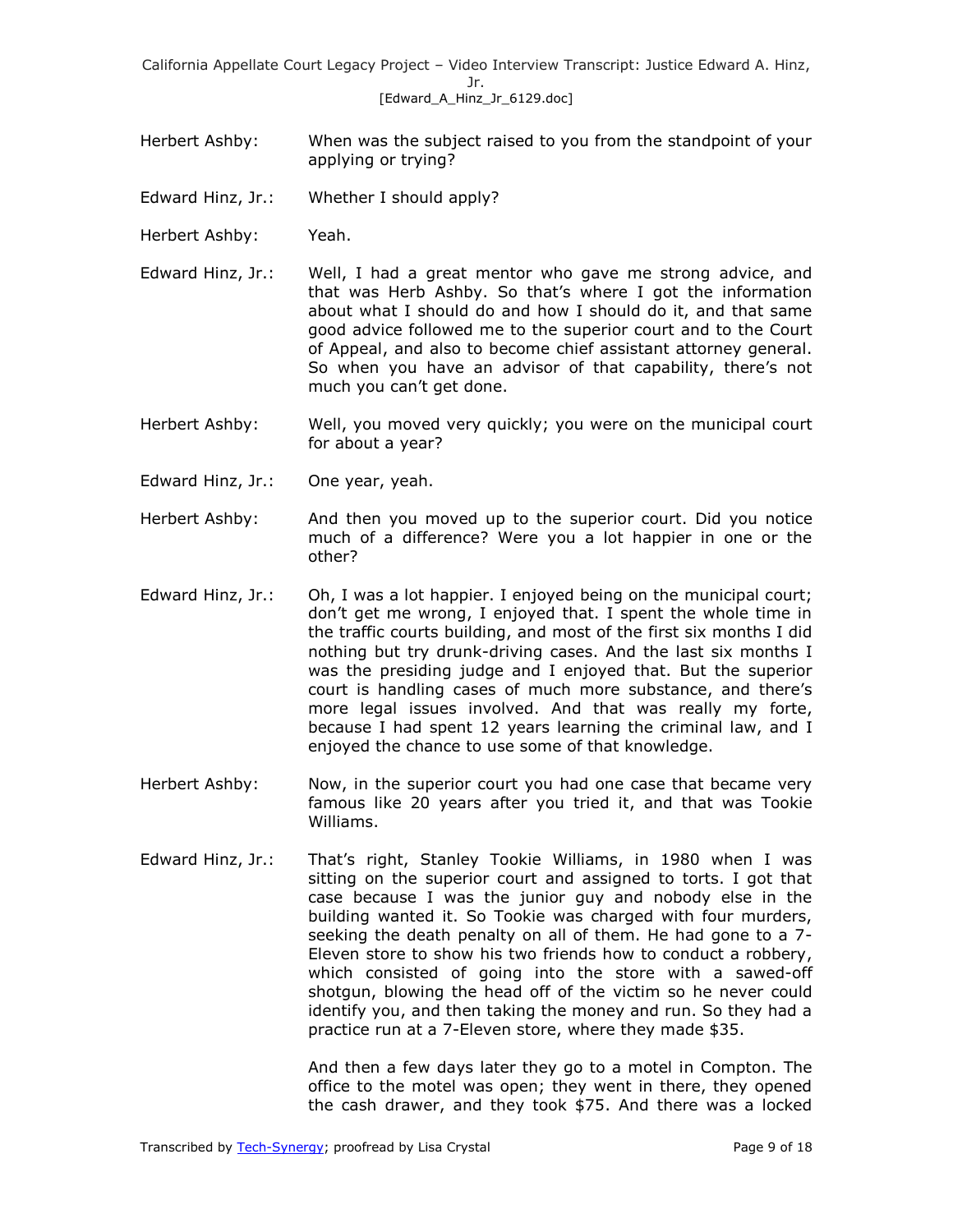#### Jr.

### [Edward A Hinz Jr 6129.doc]

door behind the office where the family lived, an Oriental family, father and mother and a daughter and a son, all adults; and Tookie for some reason hit that door. And he was the most powerful guy I ever saw in person; I mean, he was huge and muscular and mean. He hit that door so hard he didn't break the door; he just took out the door frame and everything.

# (00:25:01)

The father comes running up to see what's going on. He blows his head off; the mother gets that same treatment; the daughter gets that treatment. The son is one of these types that it takes him a while, when he wakes up, to realize where he is. So he delayed coming out there, and when he got out there Tookie was gone.

Well, Tookie had two words of advice for his people: use a shotgun, kill all the witnesses, and pick up the casings, and they'll never make a case on you, ballistics case. So Tookie left a casing that got lodged between a coffee table and the couch, and when the cops got out there they got the casing. They arrested Tookie; he had the shotgun, and they proved that his shotgun fired that casing.

So that was it. Now Tookie, when the jury got under consideration whether or not he committed first-degree murders, four of them, and whether he was special circumstances with the robberies and burglaries and all that associated with it . . . And while they are deliberating, of course he's locked up downstairs and the jury's up on the fifth floor locked up. The jury arrives at a verdict. My bailiff gets the two alternates in court, and one of the alternates says, "Tookie threatened the jury." And I said to him, "How did he do that when he's downstairs locked up and the jury is locked up five floors above him?" Turned out that when the jury returned his verdict finding him guilty of all those murders and special circumstances in the other crimes he turned toward the jury and mouthed the words, "I'm gonna get you, you blanketyblanks."

Now, the court reporter didn't hear it because he just mouthed the words, but the jurors sure did; and so I had to have a little hearing about that. And so I had the foreman in court and I said, "Now, did that subject matter come up about the threat?" He said, "Yes, some jurors said he threatened us." And the foreman said, "I don't want to hear anything about it. We can't consider that; we want to do our case and once we get done we can talk about that all you want to," which was about the best answer anybody could give to that question.

So they found him guilty of everything under the sun. The penalty phase Tookie refused to let his attorney put on any evidence. That was kind of dicey from the legal standpoint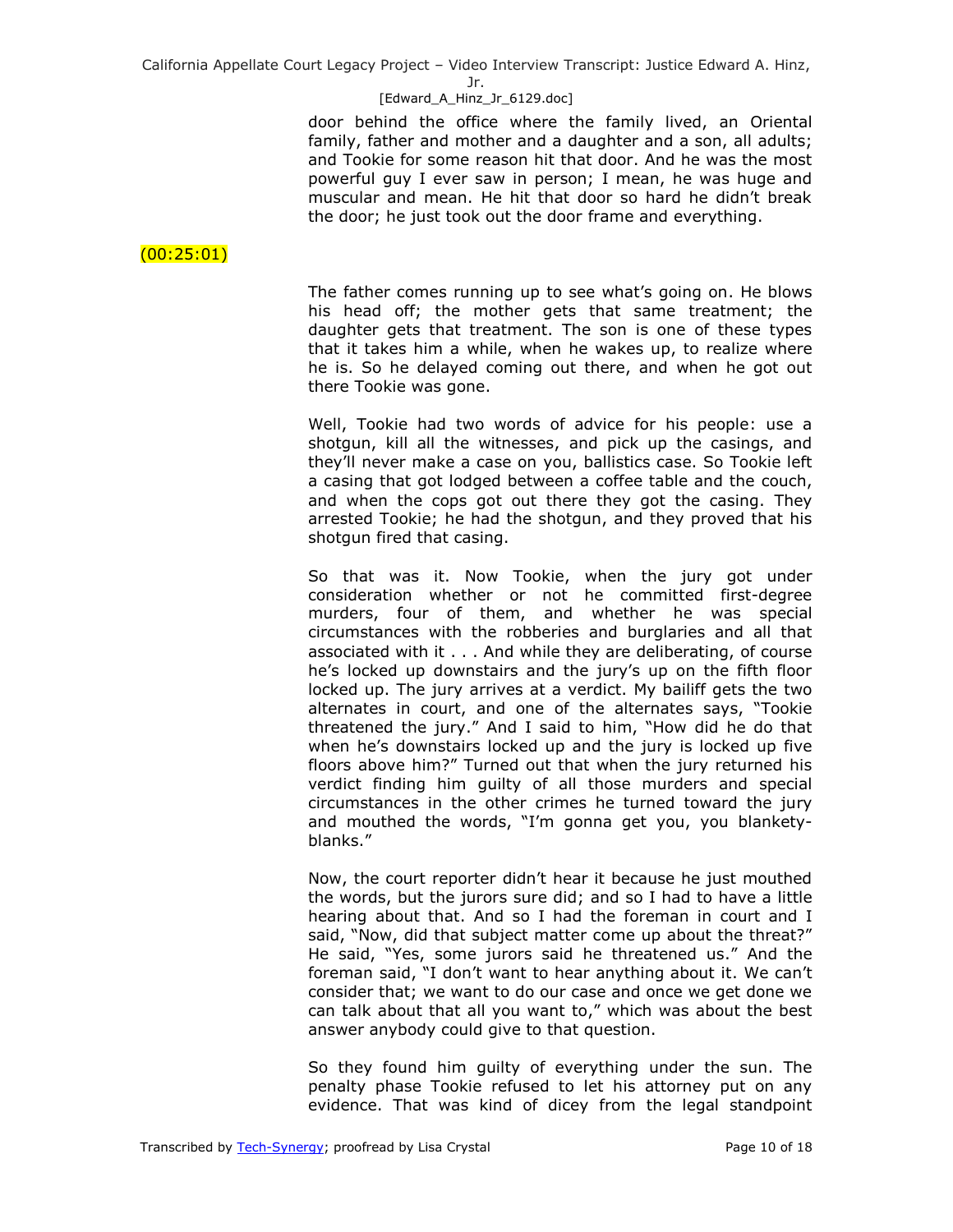Jr.

### [Edward A Hinz Jr 6129.doc]

because one of the Supreme Court decisions said the attorney's got to put on something; there's something you're going to find good about everybody. But I had a hearing and found out that the reason that the lawyer—who was a good lawyer; he was named Defense Lawyer of the Year in the L.A. County that year—was concerned that if he put that on about his good character they would then bring in the fact that Tookie was leader of the Crips and was responsible for 1,000 deaths. And they got into a war with the Bloods, and they were killing 300 or more of them each year. They finally settled their differences after six, seven years; and in the next year they got into a whole new battle over who has which corner to sell cocaine from.

So Tookie was responsible, as leader of the Crips, for the LAPD thinks over 1,000 murders.

- Herbert Ashby: So with everything you learned about him during that trial, when he was up for execution 20 or 25 years later, did he sound familiar? What they were saying about him?
- Edward Hinz, Jr.: Yeah. Well, the people that were supporting him were, I'm going to use the word "dishonest"; that may be a little strong, but they made him look like a choirboy, or tried to. And one of the big factors was this. They have the Nobel Prizes in Sweden. Any member of the Swedish legislature can nominate anybody in the world for any Nobel Prize, and they're nominated; they may not make it, but they're one of the nominees.

# (00:29:48)

So this woman who was anti–death penalty nominated Tookie for a Nobel Prize for Literature—first for Peace, Nobel Peace Prize, along with Ralph Bunche—he Nobel Peace Prize because he had allegedly written books telling kids not to commit crimes. Well, that was all hocus-pocus. But she nominated him three years in a row, twice with the Nobel Peace Prize and once for the Nobel Prize for Literature; but they made it sound like here was the Nobel Prize winner that was being cast.

Here's one other factor that's just atrocious. From the time that I pronounced four death penalties on this guy, it took the California Supreme Court seven years to decide that appeal. They argued the case—Rose Bird was on the court—and they couldn't find anything that they can reverse it on. But Rose Bird came up with some new theory. So they sent it back to the attorneys to brief that issue and bring it up for argument; they did that four times.

The fourth time they sent it back, Rose Bird had gotten voted out of office. So when it came up the fourth time they affirmed the conviction. Now, it took them seven years. And then the Ninth Circuit got the case and they took 17 years—17 years to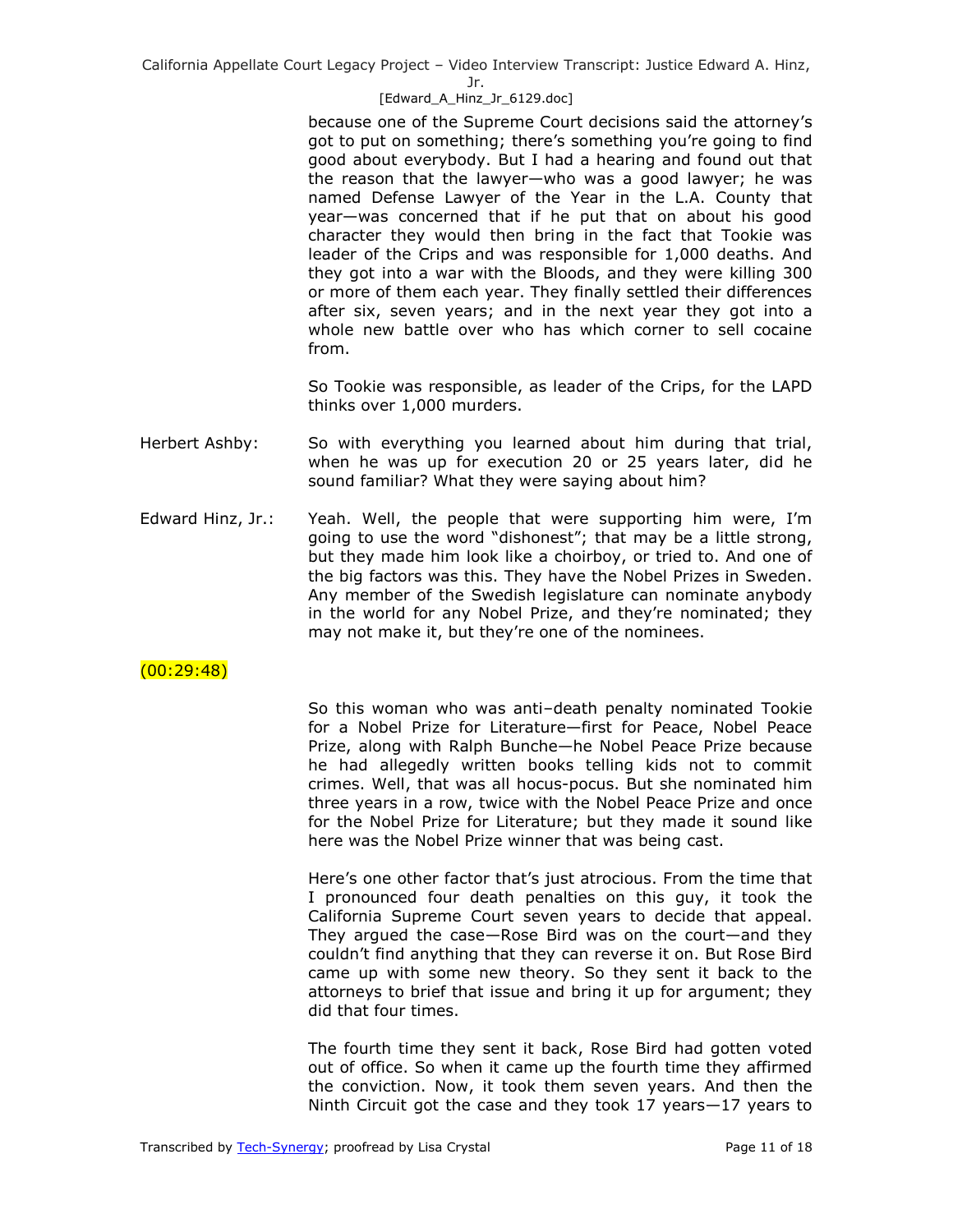Jr.

## [Edward A Hinz Jr 6129.doc]

resolve that case. And his claims were, to be charitable, bogus. For one, he claimed the jury was biased against him because he threatened to kill them. Well, when the lawyer brought that up to me at the time of sentencing, I said, "Hey, your guy's like the guy that killed his parents and then asked for mercy because he was an orphan." They're not going to find . . . and then he claimed that he wrote copious notes and his lawyer wouldn't read them. And then he claimed that it wasn't fair because his wrists were chained to his waist, on a waist chain, because he tried to escape a couple of times. So the issue comes up is, how could he write copious notes when his wrists are attached to his waist? *[laughing]* 

Those were the kind of things, and there was never any doubt who did it, because there was no defense evidence. He didn't take the stand. He didn't have any witnesses that amounted to anything. They had ballistics on him; they had two of his confederates who were given immunity to testify against him. They had people that saw him do this and that and the other thing. And he bragged to the family he was living with about what a professional job had been done at the Compton Motel and I did it and I'm the big hero on how to do these things. So between confessions and ballistics and eye-witnesses, it was an open and shut case.

- Herbert Ashby: Well, based on your experience in that case and in other cases and your experience in the Attorney General's Office with the appeals generally, what comments do you have, if any, about the death penalty, the way it's being handled in the state of California?
- Edward Hinz, Jr.: Well, it's almost more accurate to say we don't even have the death penalty. The law was reinstated in 1978 and there have been something like a dozen deaths imposed since then. Today—and I just checked this before I came here today—right now there are exactly 660 people on death row waiting for their appeals to be decided, 660. We don't even execute one a year, not over one a year; but say they did five a year. Well, that's 120 years or better before they could even get rid of the backlog; and the cases are coming in faster than they're doing them.

So it's atrocious. Right now there are more people dying on death row from old age than from the death penalty. They have hundreds of cases where the Supreme Court claims they can't find lawyers to represent them. Well, that's hocus-pocus; you've got to get lawyers assigned to those cases. You wait 10 years to get a lawyer and the appeal is 10 years old before you even get serious about it.

So I think it's just atrocious, and here is my concern. Back when Donald Wright was Chief Justice of California, they had a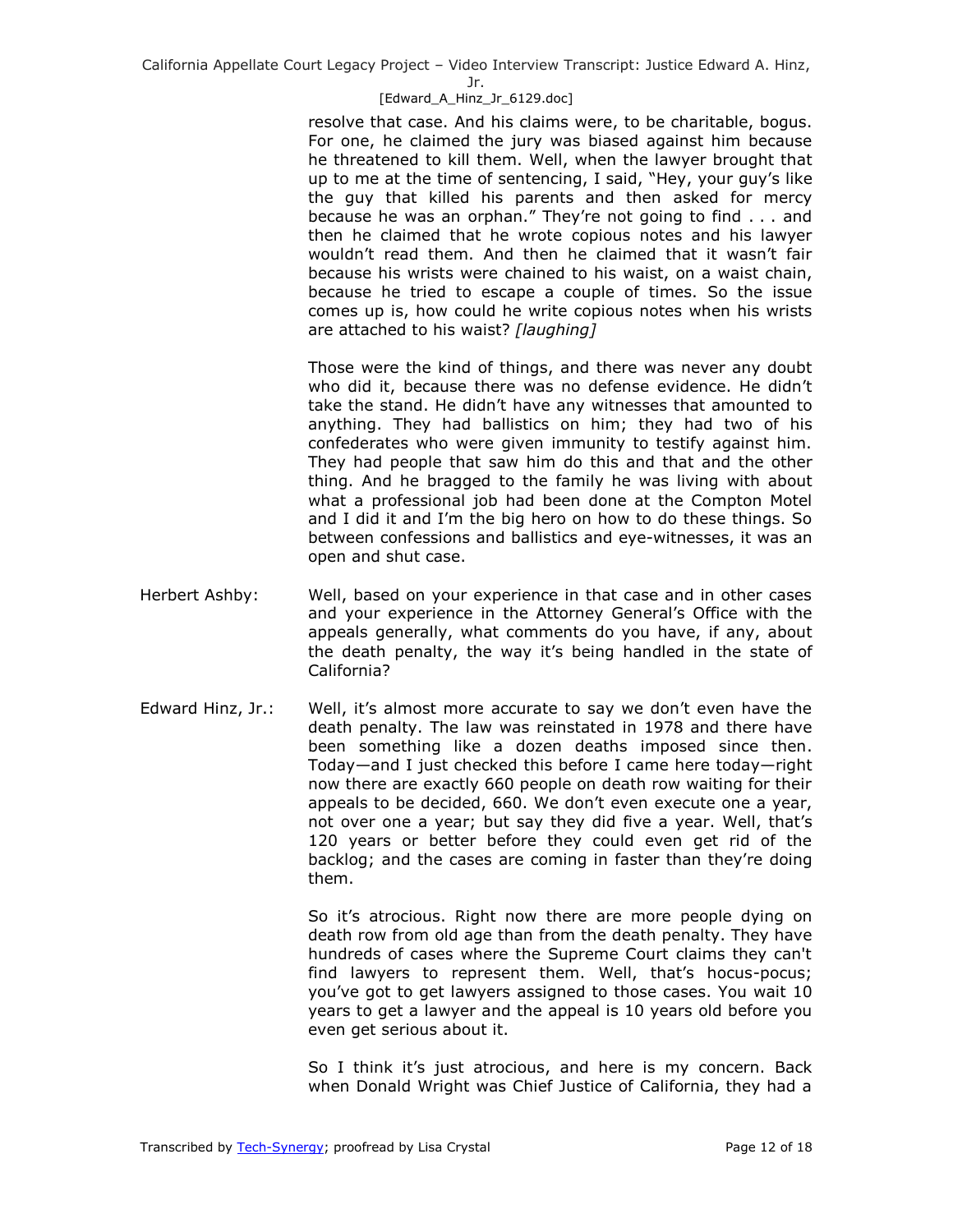### [Edward A Hinz Jr 6129.doc]

backlog of about 100 death penalty cases, and it was a tremendous burden.

 $(00:34:59)$ 

So what did they do? They ruled the death penalty unconstitutional, on bogus grounds, I mean, it was quickly reversed by the people and many of the Constitution. . . . But he reversed those 100 cases, which meant every one of those defendants could no longer get the death penalty—including Manson can't get the death penalty. Those cases all then were shipped out of the Supreme Court to the Courts of Appeal because they didn't involve the death penalty. I'm concerned that that's going to happen in California when some federal court says 120 years is too much. And god knows what it'll do; and if they end up throwing out the death penalty for 660 of those people, that's chaos.

- Herbert Ashby: Considering your background as a chemistry major, can you think of any way that it would be possible to create a lethal injection that wouldn't be cruel and unusual so that they can have an execution?
- Edward Hinz, Jr.: I'm sure they have. Now here's something I don't understand at all. Those people that were giving the death penalty before they provided for the alternative of lethal injection passed legislation to give that inmate a choice. If he wanted to have the injection, they would do that instead of gassing him. Now some federal judge decides that they can't do that. So why don't they gas him? Why are we waiting?
- Herbert Ashby: Well, do they still have the alternative? Is this still a choice?
- Edward Hinz, Jr.: I think so.

Herbert Ashby: Well, what if the inmate chooses lethal injection but with the condition that he not feel it, that it not be painful?

Edward Hinz, Jr.: Well, I don't know; I don't think he has any say in that. I think they just ought to . . . if he is selecting an alternative which is not available, then use the one that is available.

- Herbert Ashby: What do you think about doctors taking the position that they can't be involved in this because it's their mission to save lives?
- Edward Hinz, Jr.: Well, I don't understand that at all. They're part of the public; they've got a duty to follow the law. They're needed in the medical field and their advice is needed; they ought to be more than willing to provide it.
- Herbert Ashby: Of course if the individual doctors wanted to, the medical association would then hold them to be in violation of their standards—isn't that correct?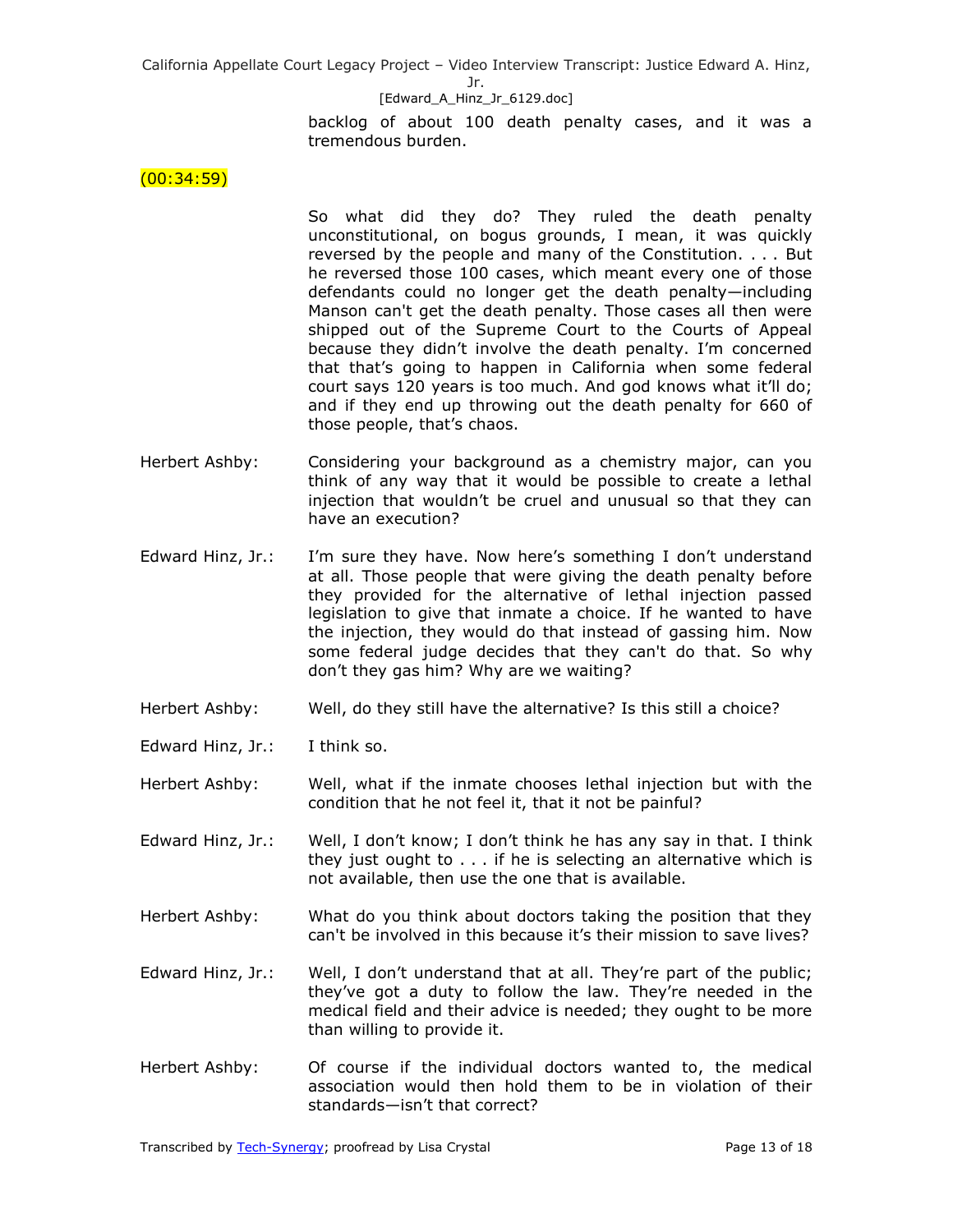- Edward Hinz, Jr.: Well, I don't know, I think if that became a problem, you get the Legislature to change it.
- Herbert Ashby: Okay, any comments concerning other current problems facing the judiciary?
- Edward Hinz, Jr.: Well, I have a sense that we're in an era—and it's grown in the last 10 years—where the courts are trying to become the public's buddies. They want to have all this social interaction and all what have you. I think a certain part of the integrity of the judicial system is that the judges are above this and they have a certain amount of mysticism, and that lends to the strength of their opinions, and we ought to be stressing that.

Another thing that concerns me is where I have never heard anybody in authority say we've got to do a better job trying cases. California is notorious for having a judge handle the case that has no business handling the case, and a fiasco results and nothing is ever done. In fact, in one famous case the judge refused to properly instruct the jury. It was crucial to the case, and there was no discipline, there was no nothing, no one ever even commented about it. They just let them go their way. And I think part of the judicial system is that we ought to be improving our performance and we ought to work at it; and that doesn't mean having coffee klatches with the local merchants.

# $(00:40:00)$

- Herbert Ashby: Well, do you have any words of advice to the courts or to society about the legal system and improvements that there might be or—?
- Edward Hinz, Jr.: Well, I think one thing . . . and there are a lot of good judges, don't get me wrong, there are a lot of good judges. It's just too bad that some of those don't get on these high-profile cases, really talented judges who know what they're doing. They had good judges on *Manson*; that didn't turn into a circus. They handled that, Chuck Older, and Bill Keene was on there, and all those guys, they knew how to handle a case. I think we've just got to work at it.

Now part of it is that there are some judges, and I hate to see this, that there are so wishy-washy, you don't even know who the heck is in control of the court. There are some that I've run into them, who say, "Ed, if you want to avoid being reversed just give the defendant everything he wants." Well, what kind of a judge would do that? You've got to call the case the way it is and not worry about whether you're going to get reversed or not. In fact, one of my superior court colleagues says, "Don't worry about getting reversed; the appellate court has a constitutional right to be wrong." [laughing]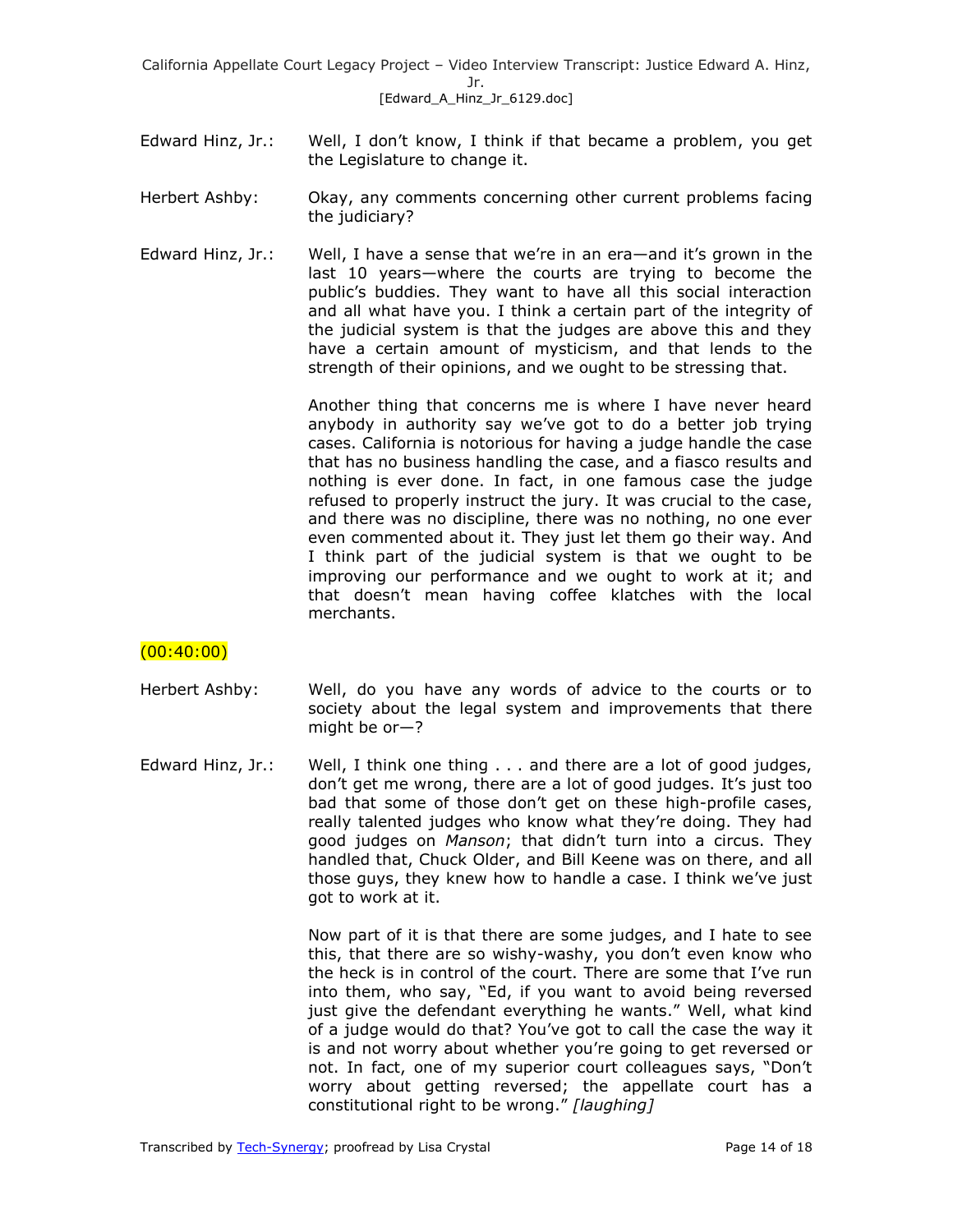- Herbert Ashby: You probably don't like that saying as much as you did before you were on the court. Do you have anything else you would like to say about not only this but anything else—things that are happening today, music?
- Edward Hinz, Jr.: Well, I'd like to comment a little bit about my experiences on the Court of Appeal. I was in a very active division and there were a lot of really opinionated people.
- David Knight: Could you repeat that question, please?
- Herbert Ashby: I doubt it. *[laughing]*
- Edward Hinz, Jr.: Oh, we're talking about the Court of Appeal.
- Herbert Ashby: But remember where you were on the Court of Appeal; wait, I don't think we're started yet.
- Edward Hinz, Jr.: So we had this criminal case, of all criminal issues, and my colleagues used to say—I was the criminal law guru because my whole career as a lawyer in the AG's Office and my whole career almost without exception on the superior court was in criminal law—that I was the expert on that; but that didn't stop them from going the other way on a case. And one I've just got to mention. We had this case.
- Herbert Ashby: Was this *Polanski*?
- Edward Hinz, Jr.: *Polanski*. I couldn't think of his name. Polanski had raped this girl, a young girl, and he had been convicted and he fled to France. And they couldn't extradite him from France because the extradition treaty with France provides that a French citizen in France can't be extradited anywhere. I mean, it's ludicrous, but that's the way it is.

So after a number of years, she got around to suing him. And she filed, sent to him a bunch of interrogatories she wanted answered, and he took the Fifth Amendment and said, "I'm not going to answer them." So the issue came up to the Court of Appeal. And my colleagues came up with this: If a private lawyer asks a potential defendant a question about any subject matter, he has to answer it and he gets immunity.

- Herbert Ashby: From prosecution?
- Edward Hinz, Jr.: Yeah, immunity for answering the question. And I said, "You can't do that. You can't have a private lawyer decide who gets immunity; that's a job usually for the DA with the court's approval. It's not something that you can just willy-nilly  $\ldots$ " And they said, "Well, give me an example." And I said, "Well, suppose a lawyer says to the guy, "After you shot him, where'd you throw the gun?" "In the lake." They find the gun in the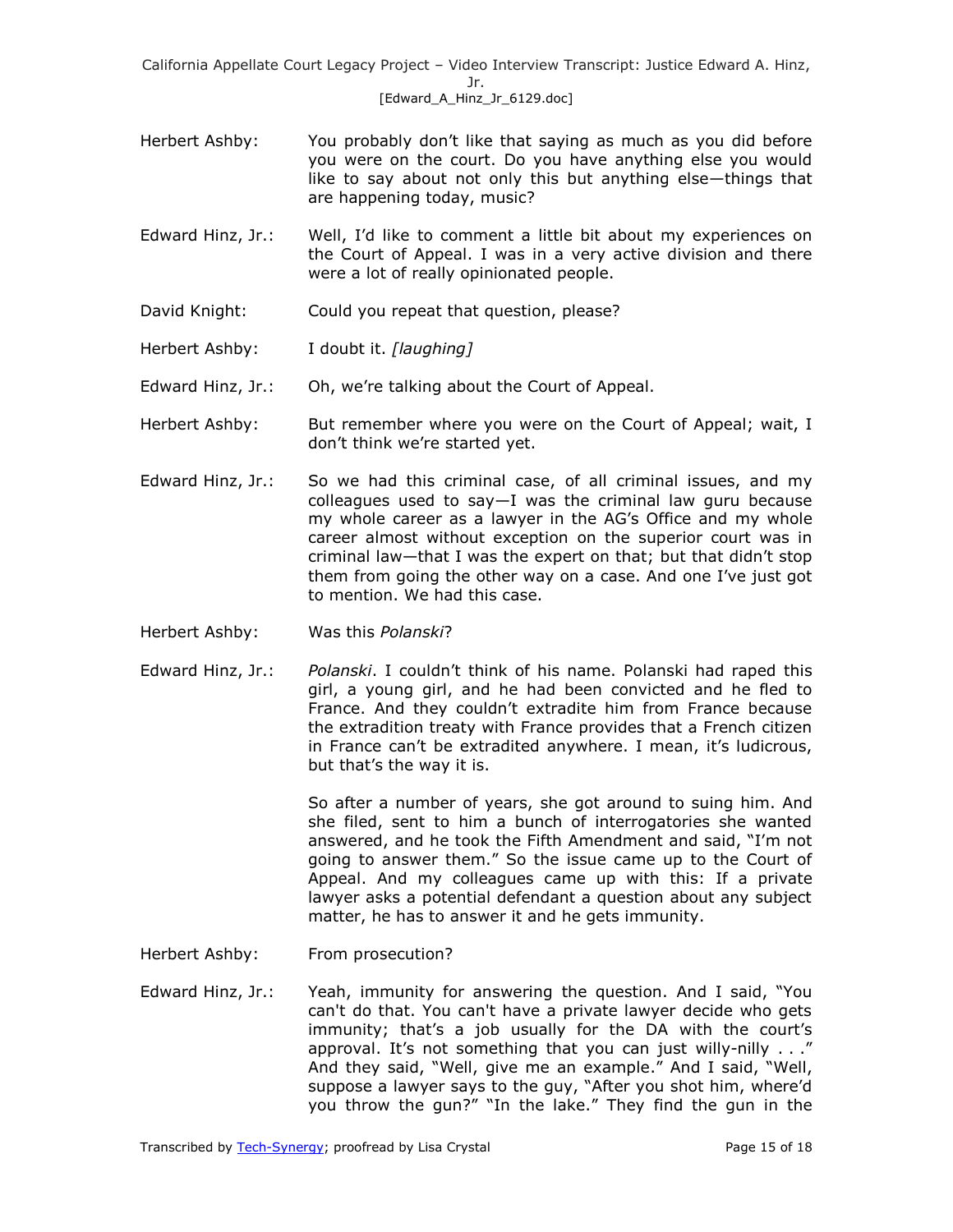### [Edward A Hinz Jr 6129.doc]

lake. Well, you can't use it. That's baloney. Why should he insulate that defendant by asking him a question like that?

 $(00:44:51)$ 

Well, so they wrote the opinion and I dissented. And you talk about a firestorm; it was unbelievable. Six or seven DA's offices in California wrote petitions for rehearing. The DA's association wrote it, the Attorney General's Office wrote one, and the U.S. Attorney General wrote one. So they grant a rehearing.

Now we're all in court; we're going to hear oral argument on the rehearing. It's the turn for the U.S. attorney to stand up, and he's a big wheel from Washington, DC, and he stands up and he says, "May it please the court, I am so and so, chief assistant or whatever, U.S. attorney." He said, "I'm sure that you're aware that we're not allowed to appear in state courts unless the Attorney General personally approves of it. And I might say in this case he readily approved of it." Well, of course they were in full retreat, and they rewrote the opinion; but that could have been saved if they just would have listened. *[laughing]* 

- Herbert Ashby: Any softer cases—kittens, things like that?
- Edward Hinz, Jr.: Oh, yeah, the famous cat case. *Nahrstedt* was the name of the case. This woman was renting or leasing—I don't know, one or the other—a place in a big apartment complex. They had a provision in the contract, no pets, except you could have a bird in a cage—but no cats, no dogs, no nothing.

She had a cat. The homeowners told her to get rid of the cat; she wouldn't do it. They assessed damages against her, she still didn't, they assessed damages against her, she finally came to court. And she wanted that thrown out on the grounds that that was a violation of her rights as a homeowner to have a cat. So we're sitting around discussing the case, and I'm saying, "Well, you know, she signed this thing; she knew when she was signing it said no pets. And pets bother people and they don't want to be around that. So if she wants a pet she should go to an apartment complex where you can have pets."

And one of my colleagues said, "Oh, poor Mrs. Nahrstedt, she's 80 years old, all her companions have passed on, she has no friends, and the only thing in the world she's got is this cat. And how can we take it away from her?" And I said, "Where in the record does it says she's 80 years old and her friends are gone and all this and that?" Well, nothing of it.

That night I'm looking at the evening news and they have a camera at Ms. Nahrstedt's apartment and she's dolled up like you can't believe; she's relatively young; she has this suavelooking boyfriend in there with her. So I came back the next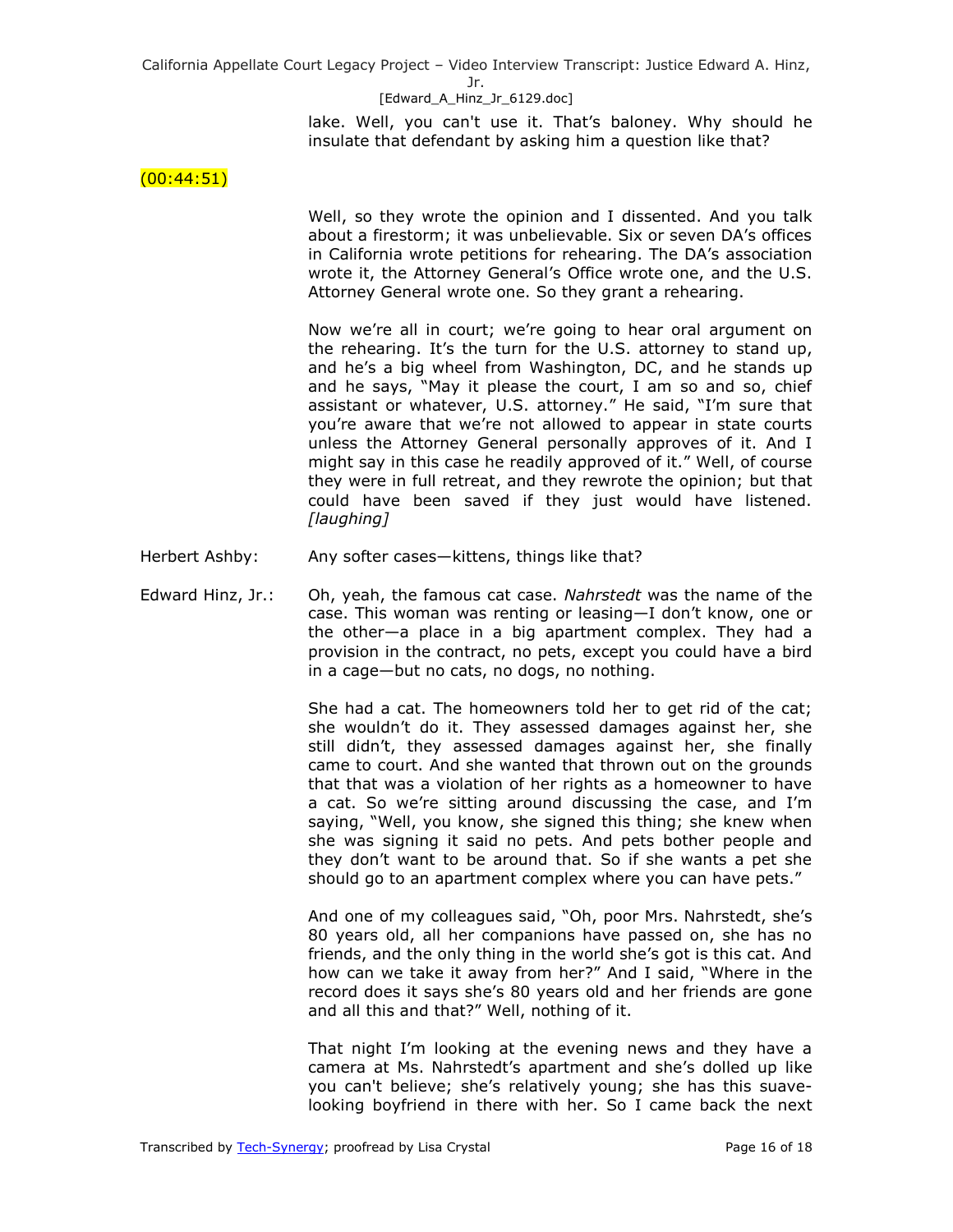Jr.

## [Edward A Hinz Jr 6129.doc]

day and said, "Well, forget about her, she's got all the companionship she wants.‖ *[laughing]* it didn't change their mind. So that's the way the opinion came out, with my dissent. And we said, among other things, we had never seen an apartment that looked like a castle; they claimed her home was her castle.

The Supreme Court reversed them, thank god, with one dissent. Armand Arabian said she should have the cat.

- Herbert Ashby: Wasn't he in your division prior to-?
- Edward Hinz, Jr.: Oh, I took his place; when he went to the Supreme Court I came in for Armand.
- Herbert Ashby: Well, I guess the way things have changed now the lawsuit would be filed for the rights of the cat.
- Edward Hinz, Jr.: *[Laughing]* It probably would be.
- Herbert Ashby: Okay. Anything else, or do we say good-night?
- Edward Hinz, Jr.: Well, I just want to say that I enjoyed the Court of Appeal. I consider that the greatest job there is; I just enjoyed every minute of it. My colleagues were great. We got in some heated arguments, but at all times we were always friendly; there was no personal animosity. And it was a good place to be and I wouldn't have traded it for anything. It solved the big bugaboo I had as a trial judge, which is jurors—and I'm going to tell you one last one before I quit.

I had this case; we recess at noon, I order everybody back at 1:30. One-thirty rolls around, we got all of the jurors, we got the alternates, we got the attorneys, the witnesses, we got everything but one juror: Mrs. Smith. And that's not her name—I don't remember what it was—but she was an elderly lady, and she wasn't there.

# $(00:50:07)$

So we sat in the courtroom waiting for her. At 2:30 instead of 1:30 she walks in the door. I said, "Mrs. Smith, what happened?" She said, "It's too horrible to talk about it." I said, "Well, you're going to have to tell me, because I've got to know what happened." She said, "Well, I was in this shoe store and I couldn't make up my mind what pair of shoes to buy."

So I told her I was going to take that, that's okay, but if it happens again, "you're going in that lockup, and we'll have you there  $12:00$  to  $1:30$  so we'd know where you are at  $1:30."$ Well, I never had any more trouble with jurors. *[laughing]*